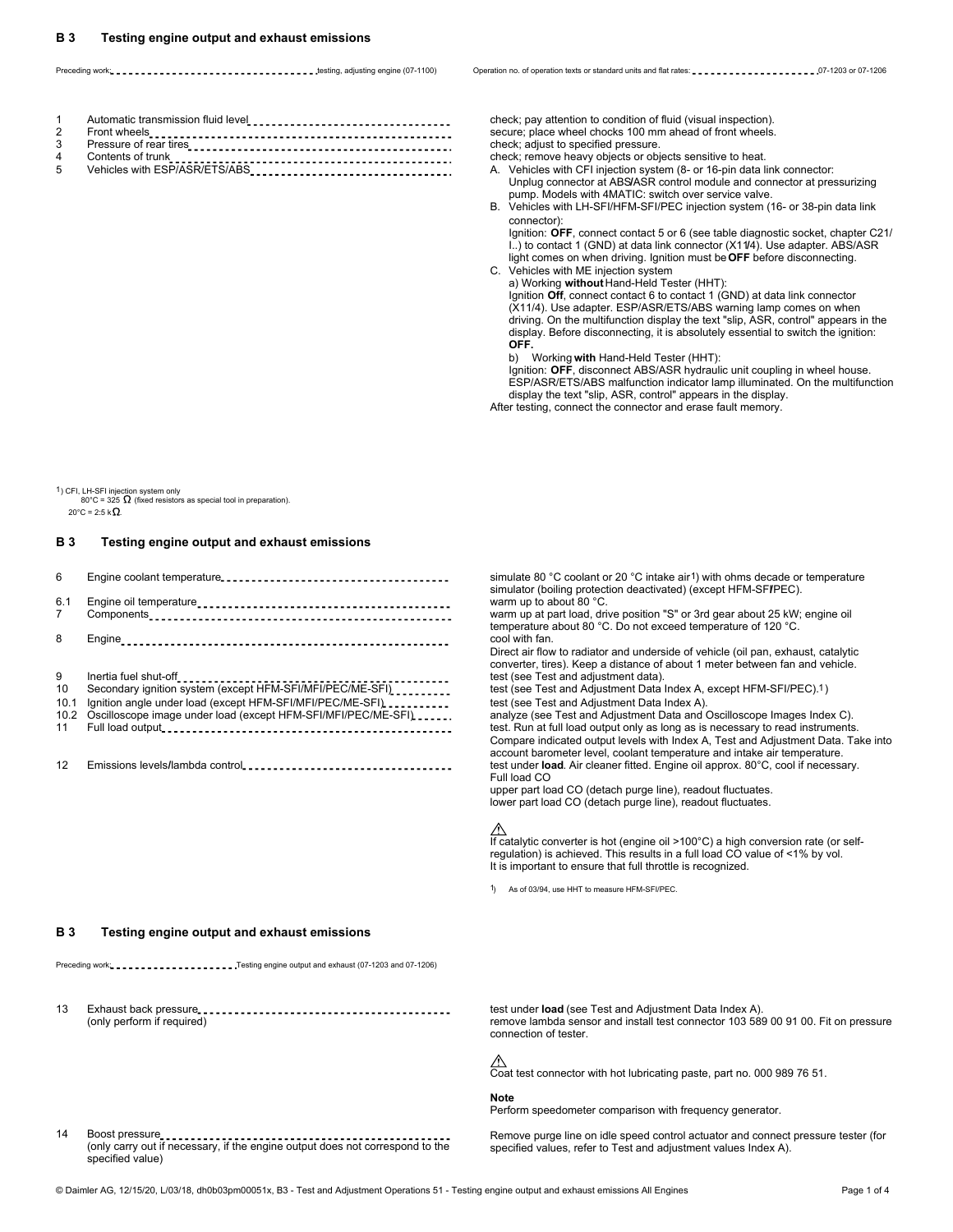

### **B 3 Driving specifications/test conditions**

Restrict driving to the time absolutely necessary for reading out the instruments (approx. 5 seconds for output dynamometer; approx. 20 seconds for exhaust emission testing)

### **B 3 Driving instructions/test conditions**

### **Note**

If no express engine output fault exists, a maximum speed of 100 km/h or **On vehicles fitted with catalytic converter** the operation must be immediately<br>The interrupted if combustion faults occur otherwise damage to the ca

part load - idling - exhaust emissions test at idling.<br>The full load tests (output, exhaust) should be performed directly after warming-up Note

so long as the tyre temperature is still low as the temperature rises most sharply The minimum air throughput of 15,000 m<sup>3</sup>/h is also adequate for cooling vehicles during these measurements. Two repeat measurements after during these measurements. Two repeat measurements after adjustment work are permissible. Always wait approx. 45 minutes before conducting further measurements to allow all the components to cool down.

# **B 3 Use of correction table**

### **General**

The barometer of the weather station must be set to the air pressure according to **5.** Taking the calculated atmospheric pressure (p), determine in the output the information supplied by the local meteorological office. **5** 

- A distinction is made between two types of correction factors:<br>
 Altitude correction factor<br>  **Altitude correction factor**
- 
- 

- Calculating output related to normal operating conditions<br>
1. Take reading of atmospheric pressure, altitude and intake air temperature of<br>
2. Determine output on the dynamometer.<br>
2. Determine output on the dynamometer.
- 
- **2. 2.** Read off the altitude correction factor with the altitude of the test location in **Calculation example** the altitude correction fable. The figures which you
- 

## ⚠

interrupted if combustion faults occur otherwise damage to the catalyst cannot be ruled out.

Observe the test instructions and the following sequence: Cool vehicle with a blower (minimum capacity 15,000 m3**/**h). Direct air flow onto Warming-up - output test - exhaust emissions test at full load, upper part load, lower radiator and underside of vehicle (oil sump, exhaust, catalytic converter, tyres).<br>
part load - idling - exhaust emissions test at idli

- correction table the output correction factor  $(K<sub>H</sub>)$  on the basis of the intake air temperature (t).
- The output level measured must be corrected with correction factors. **6.** Using the output correction formula, calculate the output related to normal **A** distinction is made between two types of correction factors: **6.** Op

- Altitude correction factor **Ne<sub>o</sub> = Ne x K<sub>H</sub>**<br>Output correction factor **Neo = Output related to normal operating conditions in kW.**<br>Ne = Measured output on dynamometer in kW.
	-
	-

The figures which you require for this example are indicated in the table.<br>Output measured on dynamometer:  $\qquad$  Ne = 100 kW **4.** The atmospheric pressure level of the test location minus the altitude Cutput measured on dynamometer: Ne = 100 kW<br>Correction factor produces the atmospheric pressure (p) in hPa (mbar). Atmospheric pressure of test lo oorrection factor produces the atmospheric pressure (p) in hPa (mbar). P = 955 hP<br>Intake air temperature of test location: t = +20°C<br>Altitude of test location: t = +200 m above MSL Altitude of test location:

Units: Units: being the Units: the Units: the Units: the Units: the Units: the Units: the Units: the Units: the Units: the Units: the Units: the Units: the Units: the Units: the Units: the Units: the Units: the Units: the

 $1 hPa = 1 mbar$ 1 Pa = 0.01 mbar

## **B 3 Re calculation example**

1. Take reading of atmospheric pressure, altitude and intake air temperature of 4. The atmospheric pressure of the test location minus the altitude correction test location at weather station. factor produces the atmospheric pressure value (p): In the example: 955 hPa (mbar) - 46 hPa (mbar) = 909 hPa (mbar)

Altitude of test location  $= 400 \text{ m}$ <br>
Intake air temperature of test location  $= +20^{\circ}\text{C}$  5. On the basis of the atmospheric r

- 
- 3. Using the altitude of the test location = 400 m, an altitude correction factor of factor ( $K_H$ ) of 1.0787.<br>46 hPa (mbar) is obtained in the altitude correction table. 6. The output related to
- 
- Atmospheric pressure of test location = 955 hPa (mbar) The atmospheric pressure (p) must be rounded off in order to insert it in the
- Intake air temperature of test location = +20°C 5. On the basis of the atmospheric pressure (p) = 910 hPa we obtain from the Determine engine output on the dynamometer = 100 kW betain from the output correction table at an 2. Determine engine output on the dynamometer = 100 kW output correction table at an intake air temperature (t) of 20°C a correction
	- 6. The output related to normal operating conditions is obtained as follows:  $Ne<sub>b</sub>$  = Ne x  $K<sub>H</sub>$ 
		- Neo = 100 kW x 1.0787 = **108 kW**

## **B 3 Correction table**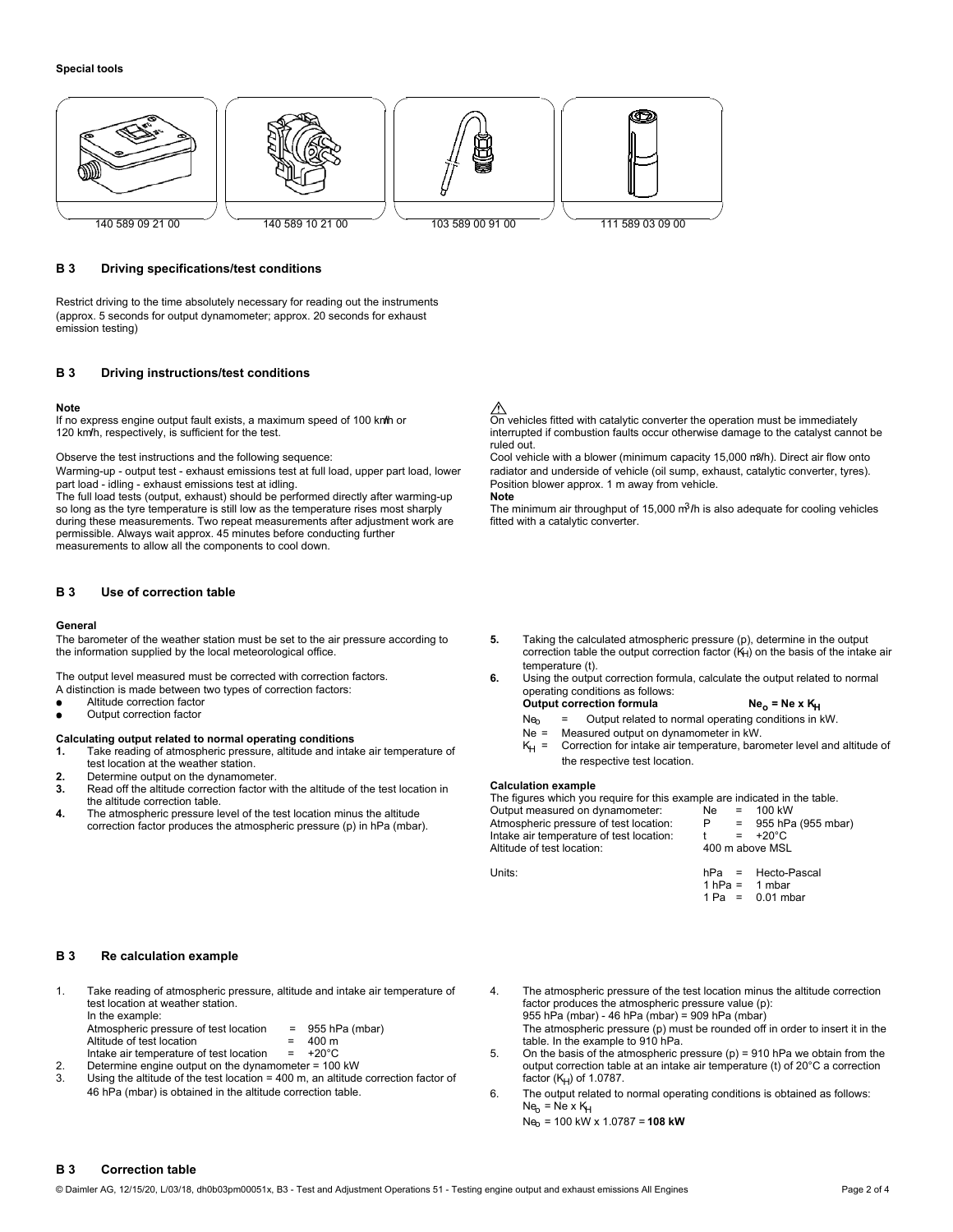hPa\* (mbar) correction factor

| 1040 | 0.9111 | 0.9194 | 0.9277 | 0.9358 | 0.9439 | 0.9519 | 0.9599 | 0.9678 | 0.9756 | 0.9833 | 0.9910 |
|------|--------|--------|--------|--------|--------|--------|--------|--------|--------|--------|--------|
| 35   | 0.9155 | 0.9239 | 0.9321 | 0.9403 | 0.9485 | 0.9565 | 0.9645 | 0.9724 | 0.9803 | 0.9881 | 0.9958 |
| 1030 | 0.9200 | 0.9284 | 0.9367 | 0.9449 | 0.9531 | 0.9612 | 0.9692 | 0.9772 | 0.9851 | 0.9929 | 1.0007 |
| 25   | o.9245 | 0.9329 | 0.9412 | 0.9495 | 0.9577 | 0.9659 | 0.9739 | 0.9819 | 0.9899 | 0.9977 | 1.0056 |
| 1020 | 0.9290 | 0.9375 | 0.9458 | 0.9542 | 0.9624 | 0.9706 | 0.9787 | 0.9867 | 0.9947 | 1.0026 | 1.0105 |
| 15   | 0.9336 | 0.9421 | 0.9505 | 0.9589 | 0.9672 | 0.9754 | 0.9835 | 0.9916 | 0.9996 | 1.0076 | 1.0155 |
| 1010 | 0.9382 | 0.9467 | 0.9552 | 0.9636 | 0.9719 | 0.9802 | 0.9884 | 0.9965 | 1.0046 | 1.0126 | 1.0205 |
| 05   | 0.9428 | 0.9514 | 0.9600 | 0.9684 | 0.9768 | 0.9851 | 0.9933 | 1.0015 | 1.0096 | 1.0176 | 1.0256 |
| 1000 | 0.9476 | 0.9562 | 0.9648 | 0.9732 | 0.9817 | 0.9900 | 0.9983 | 1.0065 | 1.0146 | 1.0227 | 1.0307 |
| 95   | 0.9523 | 0.9610 | 0.9696 | 0.9781 | 0.9866 | 0.9950 | 1.0033 | 1.0115 | 1.0197 | 1.0278 | 1.0359 |
| 990  | 0.9571 | 0.9659 | 0.9745 | 0.9831 | 0.9916 | 1.0000 | 1.0084 | 1.0166 | 1.0249 | 1.0330 | 1.0411 |
| 85   | 0.9620 | 0.9708 | 0.9795 | 0.9881 | 0.9966 | 1.0051 | 1.0135 | 1.0218 | 1.0301 | 1.0383 | 1.0464 |
| 900  | 0.9669 | 0.9757 | 0.9845 | 0.9931 | 1.0017 | 1.0102 | 1.0186 | 1.0270 | 1.0353 | 1.0436 | 1.0517 |
| 75   | 0.9719 | 0.9807 | 0.9895 | 0.9982 | 1.0068 | 1.0154 | 1.0239 | 1.0323 | 1.0406 | 1.0489 | 1.0571 |
| 970  | 0.9769 | 0.9858 | 0.9946 | 1.0033 | 1.0120 | 1.0206 | 1.0291 | 1.0376 | 1.0460 | 1.0543 | 1.0626 |
| 65   | 0.9819 | 0.9909 | 0.9998 | 1.0085 | 1.0173 | 1.0259 | 1.0345 | 1.0430 | 1.0514 | 1.0598 | 1.0681 |
| 960  | 0.9870 | 0.9960 | 1.0050 | 1.0138 | 1.0226 | 1.0313 | 1.0399 | 1.0484 | 1.0569 | 1.0653 | 1.0736 |
| 55   | 0.9922 | 1.0013 | 1.0102 | 1.0191 | 1.0279 | 1.0366 | 1.0453 | 1.0539 | 1.0680 | 1.0709 | 1.0793 |
| 950  | 0.9974 | 1.0065 | 1.0155 | 1.0245 | 1.0333 | 1.0421 | 1.0508 | 1.0594 | 1.0624 | 1.0765 | 1.0849 |
| 45   | 1.0027 | 1.0119 | 1.0209 | 1.0299 | 1.0388 | 1.0476 | 1.0564 | 1.0651 | 1.0737 | 1.0822 | 1.0907 |
| 940  | 1.0080 | 1.0172 | 1.0263 | 1.0354 | 1.0443 | 1.0532 | 1.0620 | 1.0707 | 1.0794 | 1.0880 | 1.0965 |
|      | 0      | 5      | 10     | 15     | 20     | 25     | 30     | 35     | 40     | 45     | 50     |
|      |        |        |        |        |        |        |        |        |        |        |        |
|      |        |        |        |        |        |        |        |        |        |        |        |

Intake air temperature t °C \*hPa = Hecto-Pascal

# **B 3 Correction table**

hPa\* (mbar) correction factor

| 35    | 1.0134   | 1.0227 | 1.0318 | 1.0409 | 1.0499   | 1.0588 | 1.0677 | 1.0764 | 1.0851 | 1.0938 | 1.1023 |
|-------|----------|--------|--------|--------|----------|--------|--------|--------|--------|--------|--------|
| 930   | 1.0189   | 1.0282 | 1.0374 | 1.0465 | 1.0555   | 1.0645 | 1.0734 | 1.0822 | 1.0910 | 1.0997 | 1.1083 |
| 25    | 1.0244   | 1.0337 | 1.0430 | 1.0522 | 1.0613   | 1.0703 | 1.0792 | 1.0881 | 1.0969 | 1.1056 | 1.1143 |
| 920   | 1.0300   | 1.0393 | 1.0487 | 1.0579 | 1.0670   | 1.0761 | 1.0851 | 1.0940 | 1.1028 | 1.1116 | 1.1203 |
| 15    | 1.0356   | 1.0450 | 1.0544 | 1.0637 | 1.0729   | 1.0820 | 1.0910 | 1.1000 | 1.1089 | 1.1177 | 1.1264 |
| [910] | 1.0413   | 1.0508 | 1.0602 | 1.0695 | [1.0787] | 1.0879 | 1.0970 | 1.1060 | 1.1150 | 1.1238 | 1.1326 |
| 05    | 1.0470   | 1.0566 | 1.0660 | 1.0754 | 1.0847   | 1.0939 | 1.1031 | 1.1121 | 1.1211 | 1.1300 | 1.1389 |
| 900   | 1.0528   | 1.0624 | 1.0720 | 1.0814 | 1.0907   | 1.1000 | 1.1092 | 1.1183 | 1.1273 | 1.1363 | 1.1452 |
| 95    | 1.0587   | 1.0684 | 1.0779 | 1.0874 | 1.0968   | 1.1061 | 1.1154 | 1.1246 | 1.1336 | 1.1427 | 1.1516 |
| 890   | 1.0647   | 1.0744 | 1.0840 | 1.0935 | 1.1030   | 1.1124 | 1.1217 | 1.1309 | 1.1400 | 1.1491 | 1.1581 |
| 85    | 1.0707   | 1.0805 | 1.0901 | 1.0997 | 1.1092   | 1.1186 | 1.1280 | 1.1373 | 1.1465 | 1.1556 | 1.1646 |
| 880   | 1.0768   | 1.0855 | 1.0963 | 1.1060 | 1.1155   | 1.1250 | 1.1344 | 1.1437 | 1.1530 | 1.1621 | 1.1712 |
| 75    | 1.0829   | 1.0928 | 1.1026 | 1.1123 | 1.1219   | 1.1314 | 1.1409 | 1.1503 | 1.1596 | 1.1688 | 1.1779 |
| 870   | 1.0892   | 1.0991 | 1.1089 | 1.1187 | 1.1283   | 1.1379 | 1.1474 | 1.1569 | 1.1662 | 1.1755 | 1.1847 |
| 65    | 1.0954   | 1.1054 | 1.1153 | 1.1251 | 1.1349   | 1.1445 | 1.1541 | 1.1636 | 1.1730 | 1.1823 | 1.1915 |
| 860   | 1.1018   | 1.1119 | 1.1218 | 1.1317 | 1.1415   | 1.1512 | 1.1608 | 1.1703 | 1.1798 | 1.1892 | 1.1985 |
| 55    | 1.1083   | 1.1184 | 1.1284 | 1.1383 | 1.1481   | 1.1579 | 1.1676 | 1.1772 | 1.1867 | 1.1961 | 1.2055 |
| 850   | 1.1148   | 1.1249 | 1.1350 | 1.1450 | 1.1549   | 1.1647 | 1.1744 | 1.1841 | 1.1937 | 1.2032 | 1.2126 |
| 45    | 1.1214   | 1.1316 | 1.1417 | 1.1518 | 1.1617   | 1.1716 | 1.1814 | 1.1811 | 1.2007 | 1.2103 | 1.2198 |
| 840   | 1.1281   | 1.1383 | 1.1485 | 1.1586 | 1.1686   | 1.1786 | 1.1884 | 1.1982 | 1.2079 | 1.2175 | 1.2270 |
|       | $\Omega$ | 5      | 10     | 15     | $[20]$   | 25     | 30     | 35     | 40     | 45     | 50     |
|       |          |        |        |        |          |        |        |        |        |        |        |
|       |          |        |        |        |          |        |        |        |        |        |        |

Intake air temperature t °C

\*hPa = Hecto-Pascal [ ] = Example, see "Use of correction table"

# **B 3 Correction table**

|  | hPa* (mbar) correction factor |  |
|--|-------------------------------|--|
|  |                               |  |